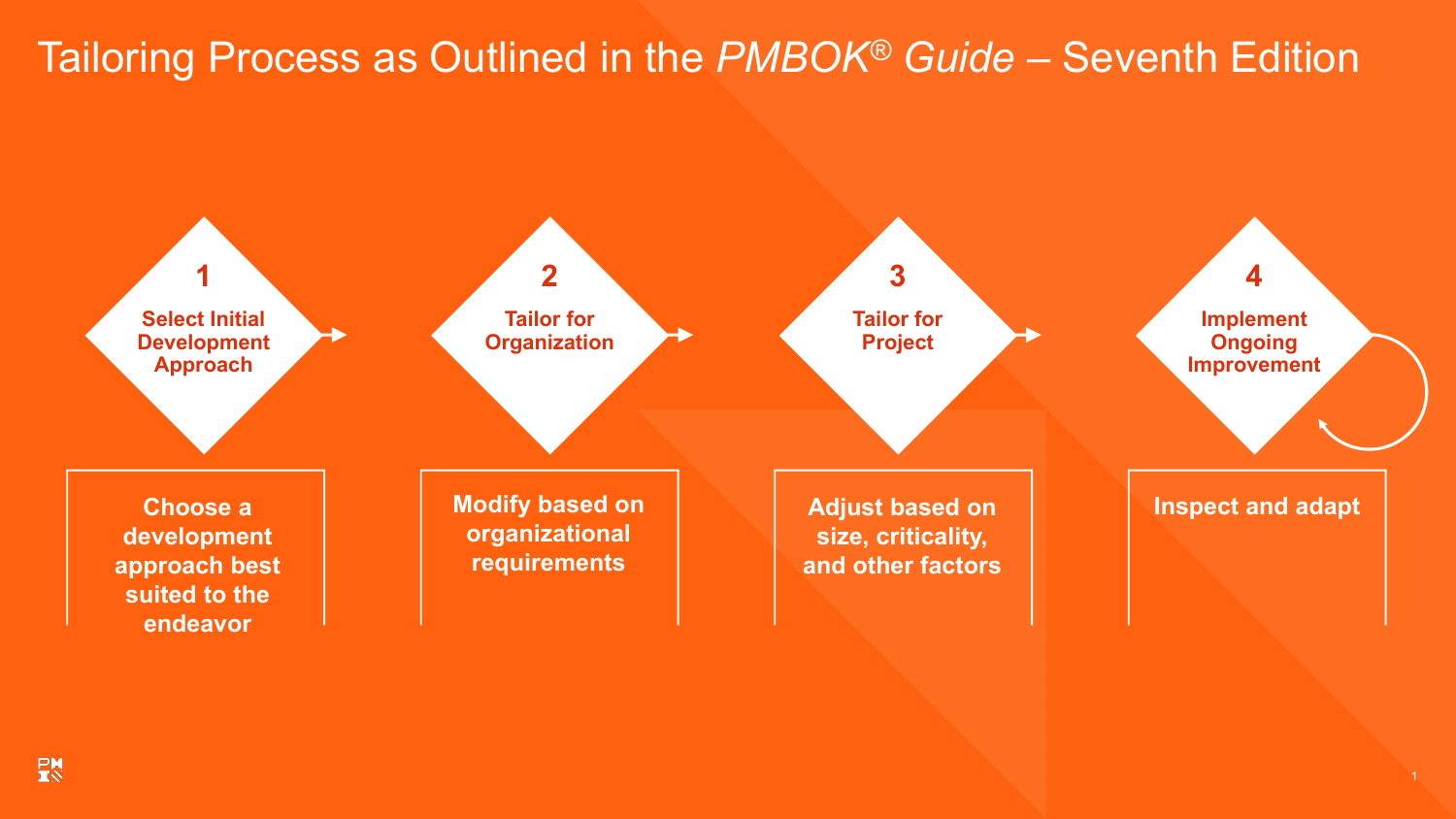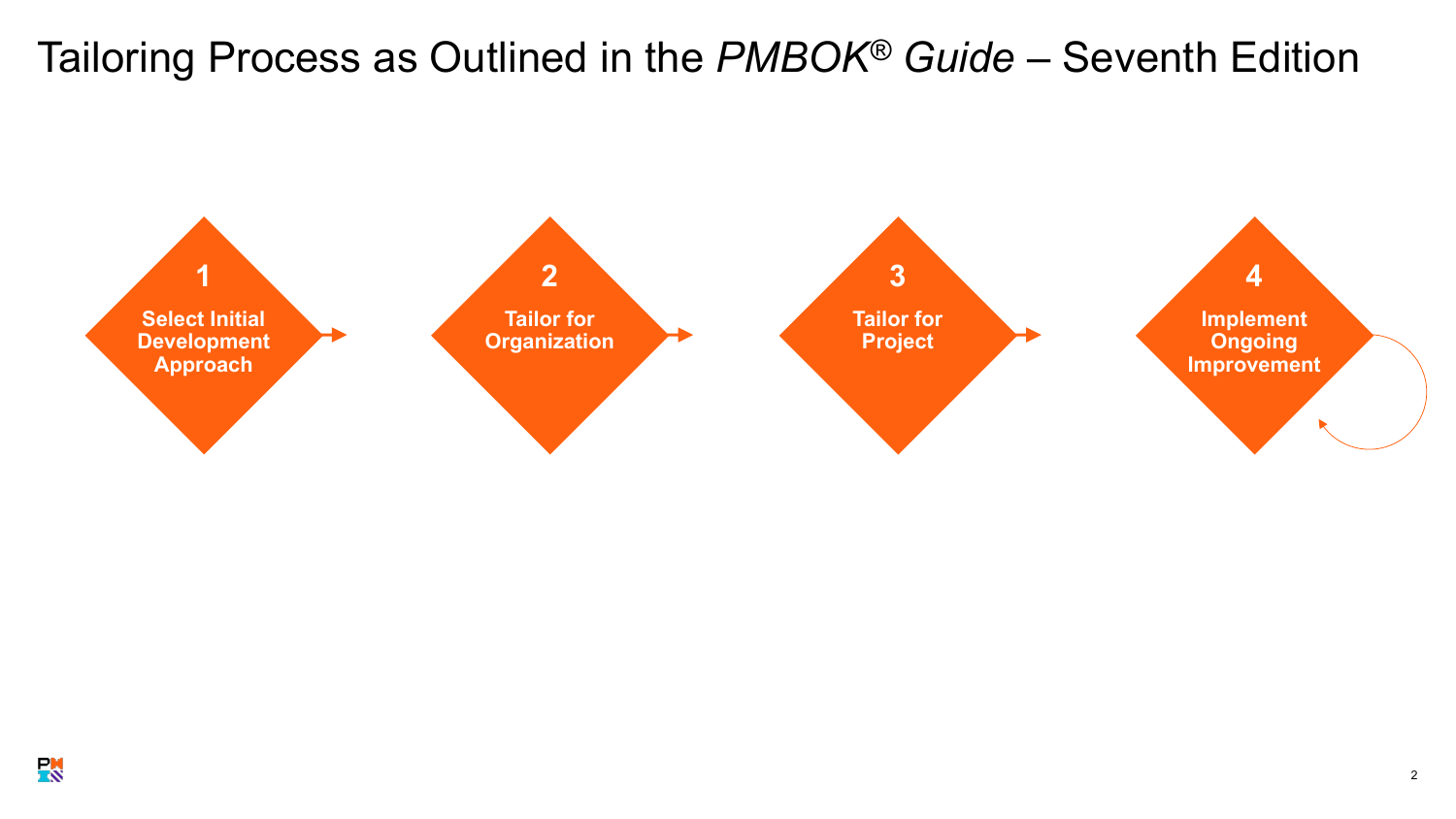<span id="page-2-0"></span>

**Choose a development approach best suited to the endeavor**

#### **SELECT:**

- Predictive
- Adaptive
- Hybrid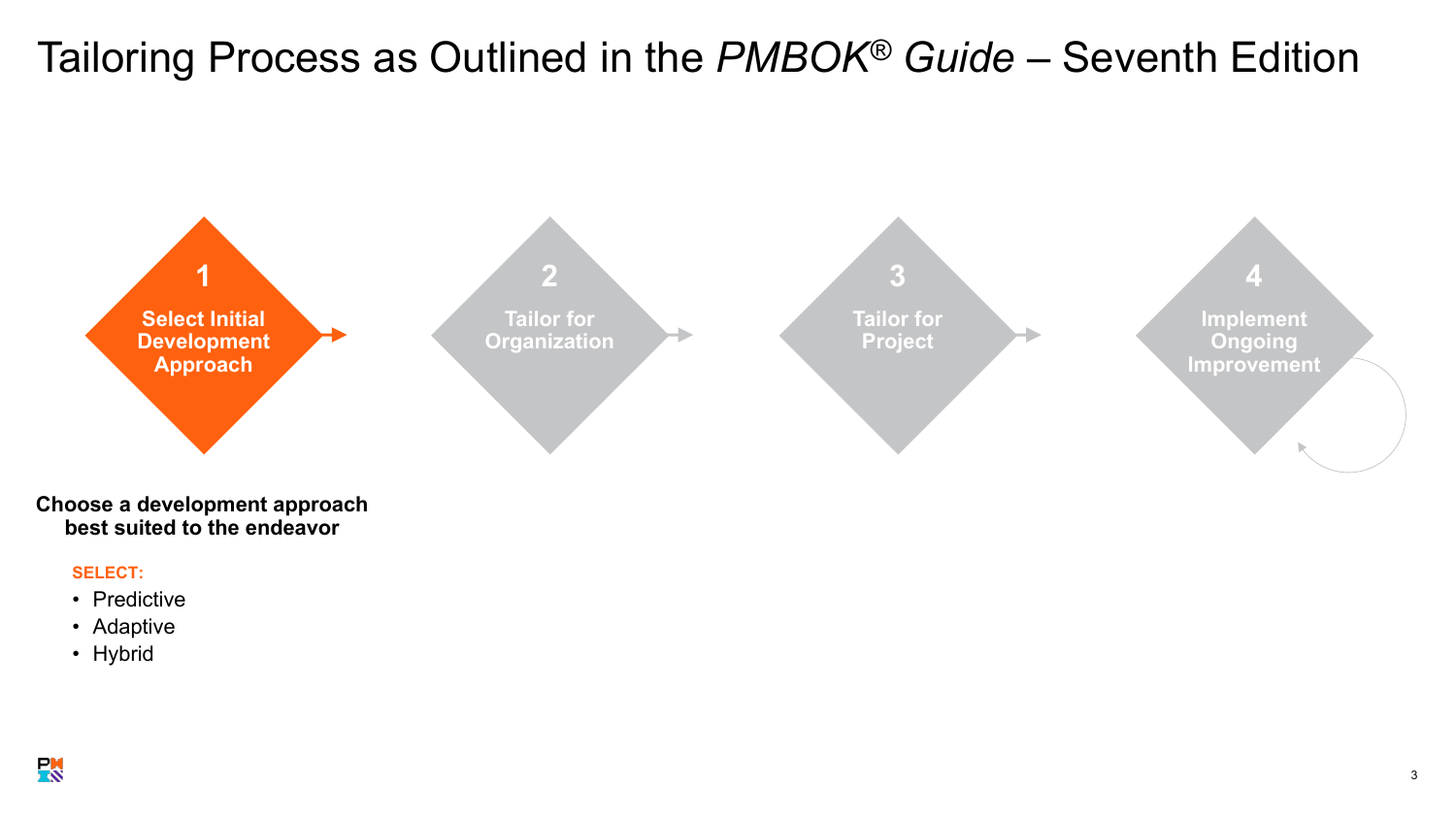<span id="page-3-0"></span>

**Modify based on organizational requirements**

#### **CONSIDER:**

- Governance
- Key reviews
- Quality assurance
- Policy compliance
- PMO or VDO approval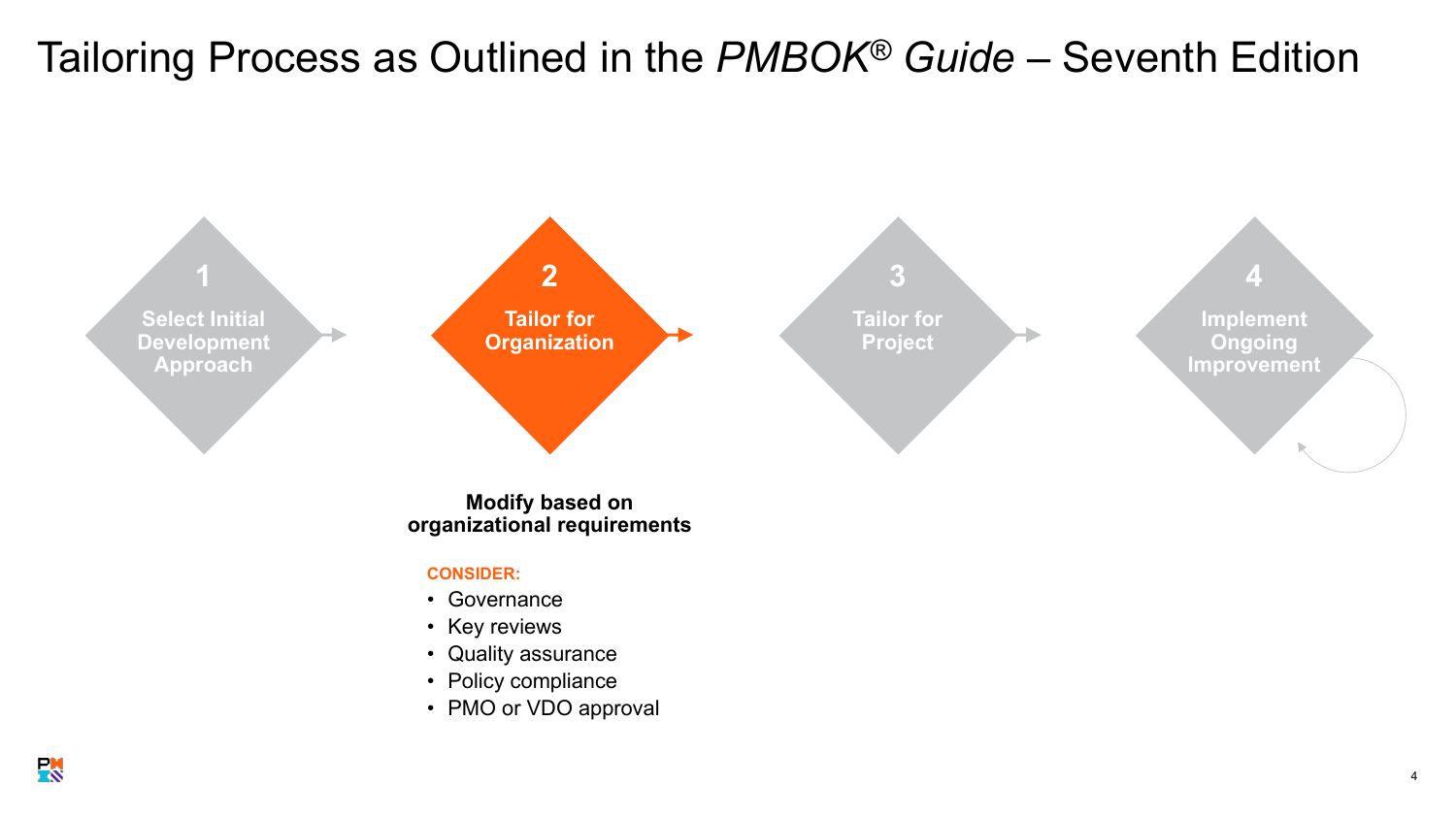<span id="page-4-0"></span>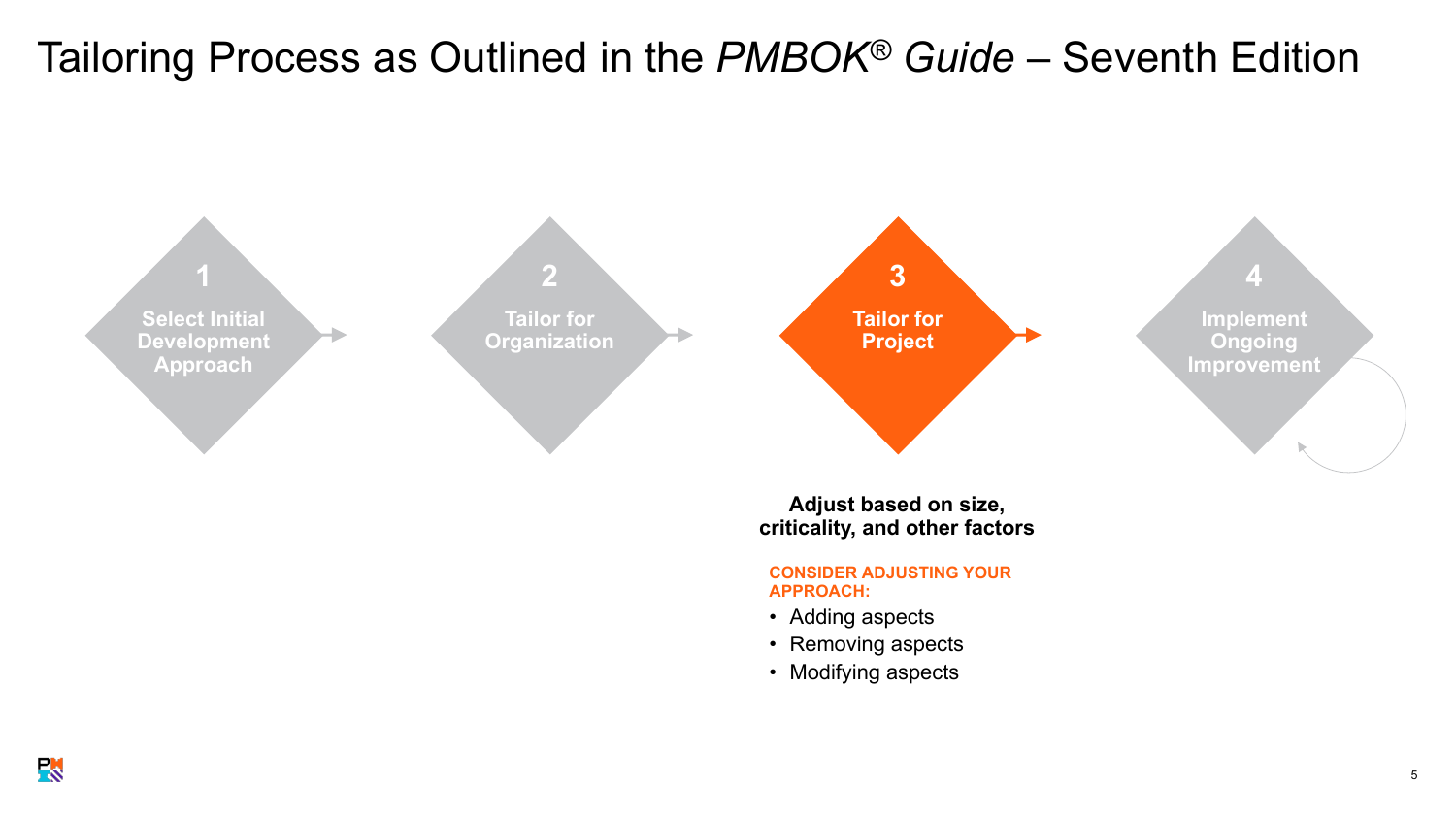<span id="page-5-0"></span>

### **Inspect and adapt**

#### **CONSIDER:**

- Efficiency improvements
- Changes
- Retrospectives
- Lessons learned